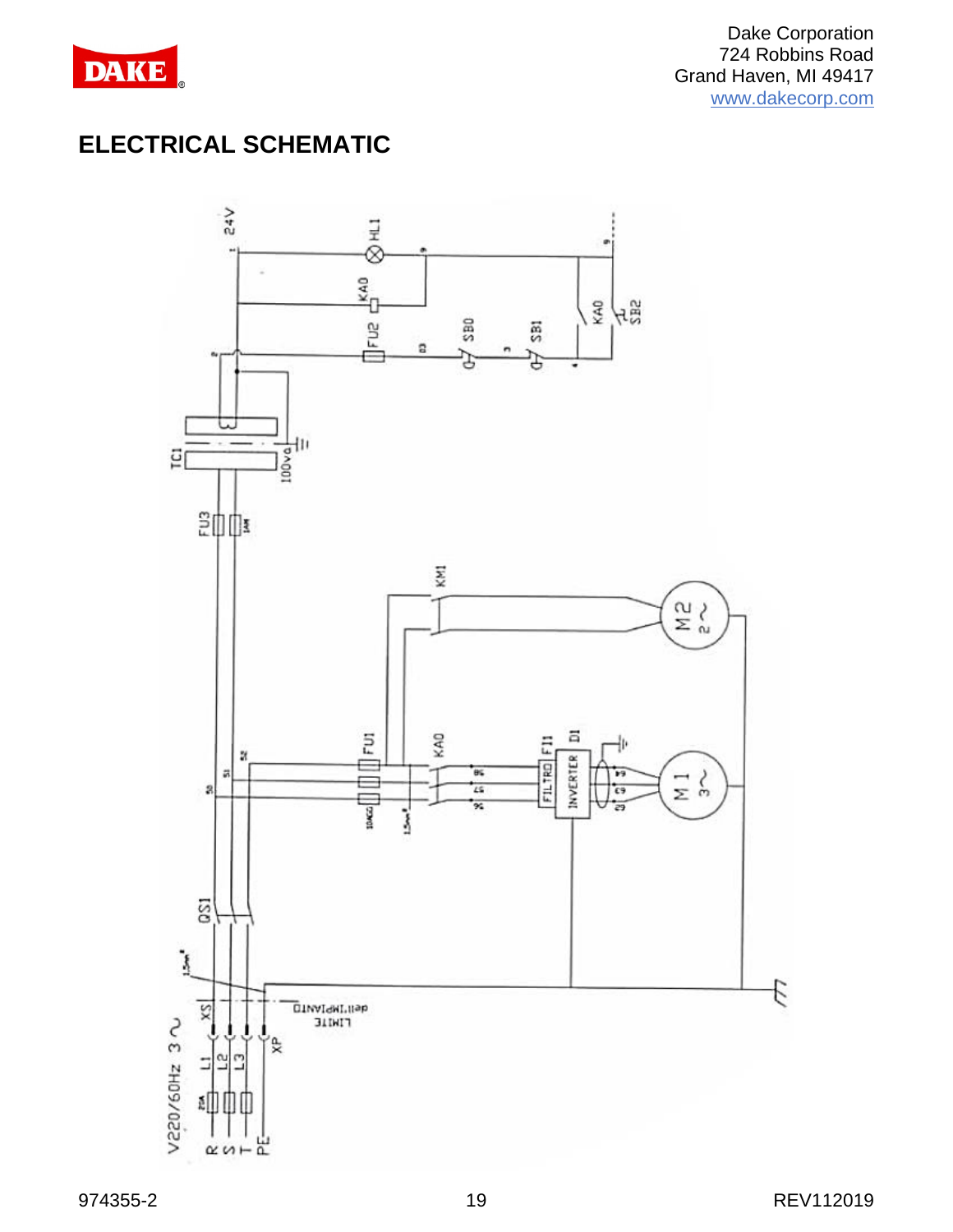

#### Dake Corporation 724 Robbins Road Grand Haven, MI 49417 [www.dakecorp.com](http://www.dakecorp.com/)

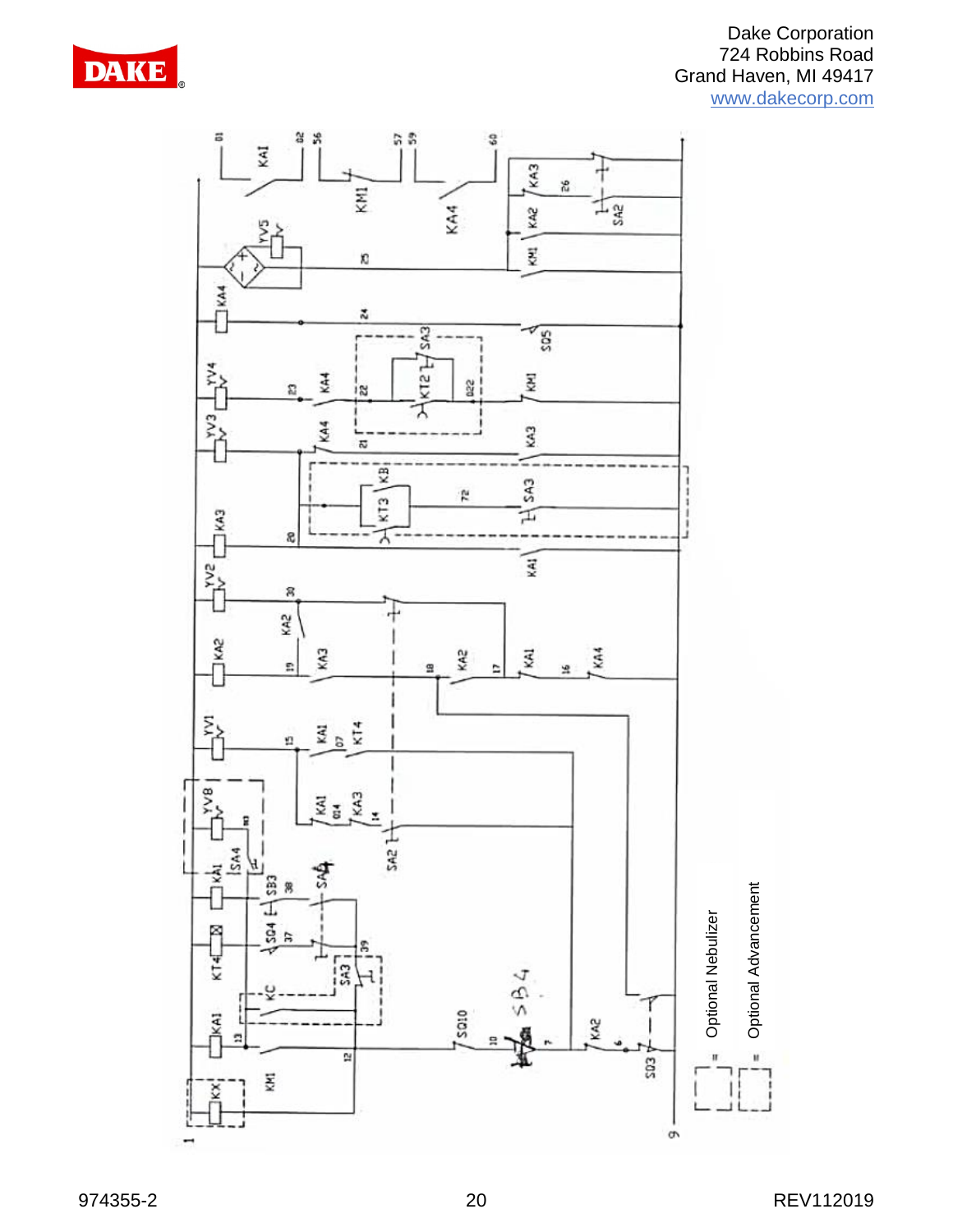

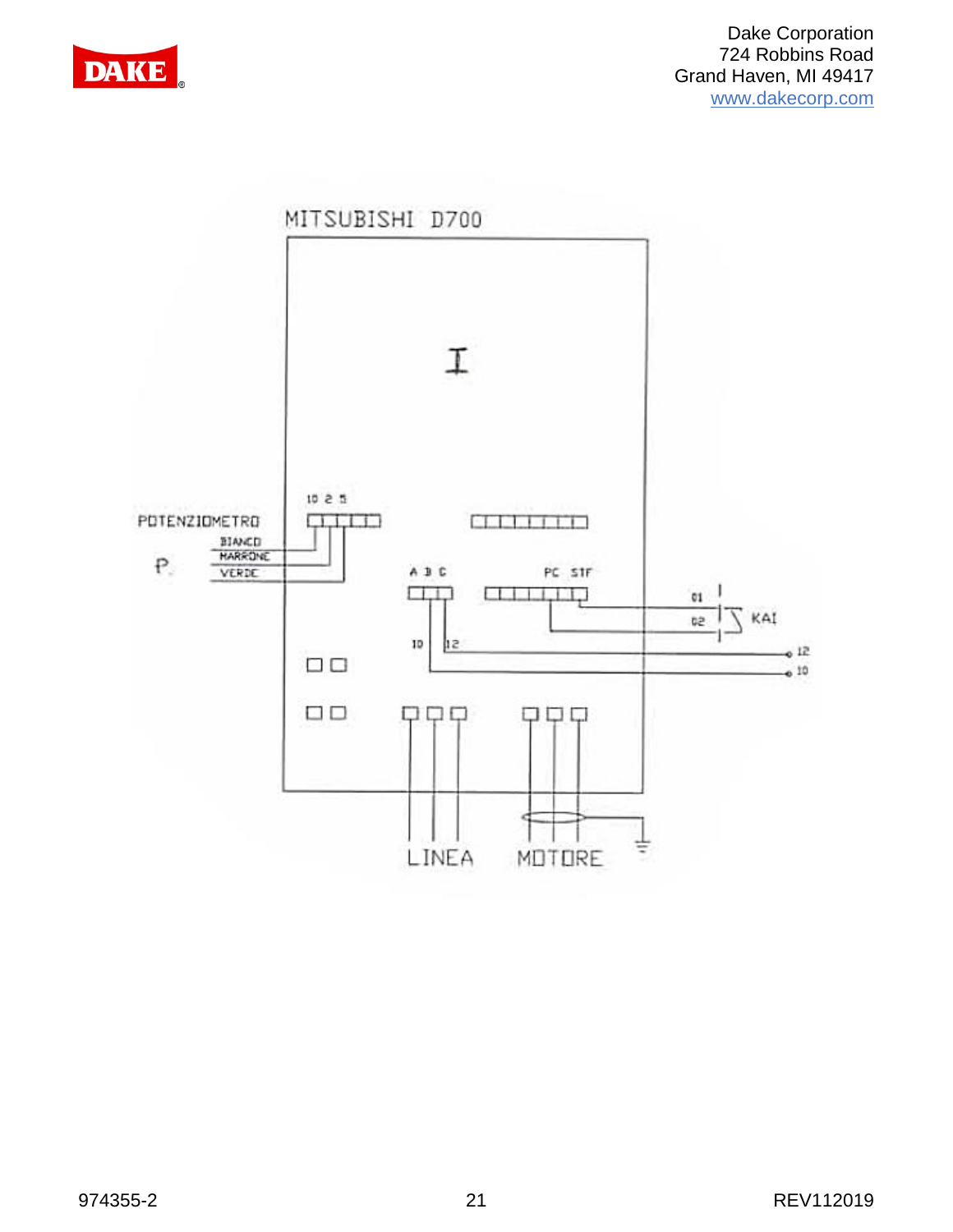

## **PNEUMATIC SYSTEM SCHEMATICS**



02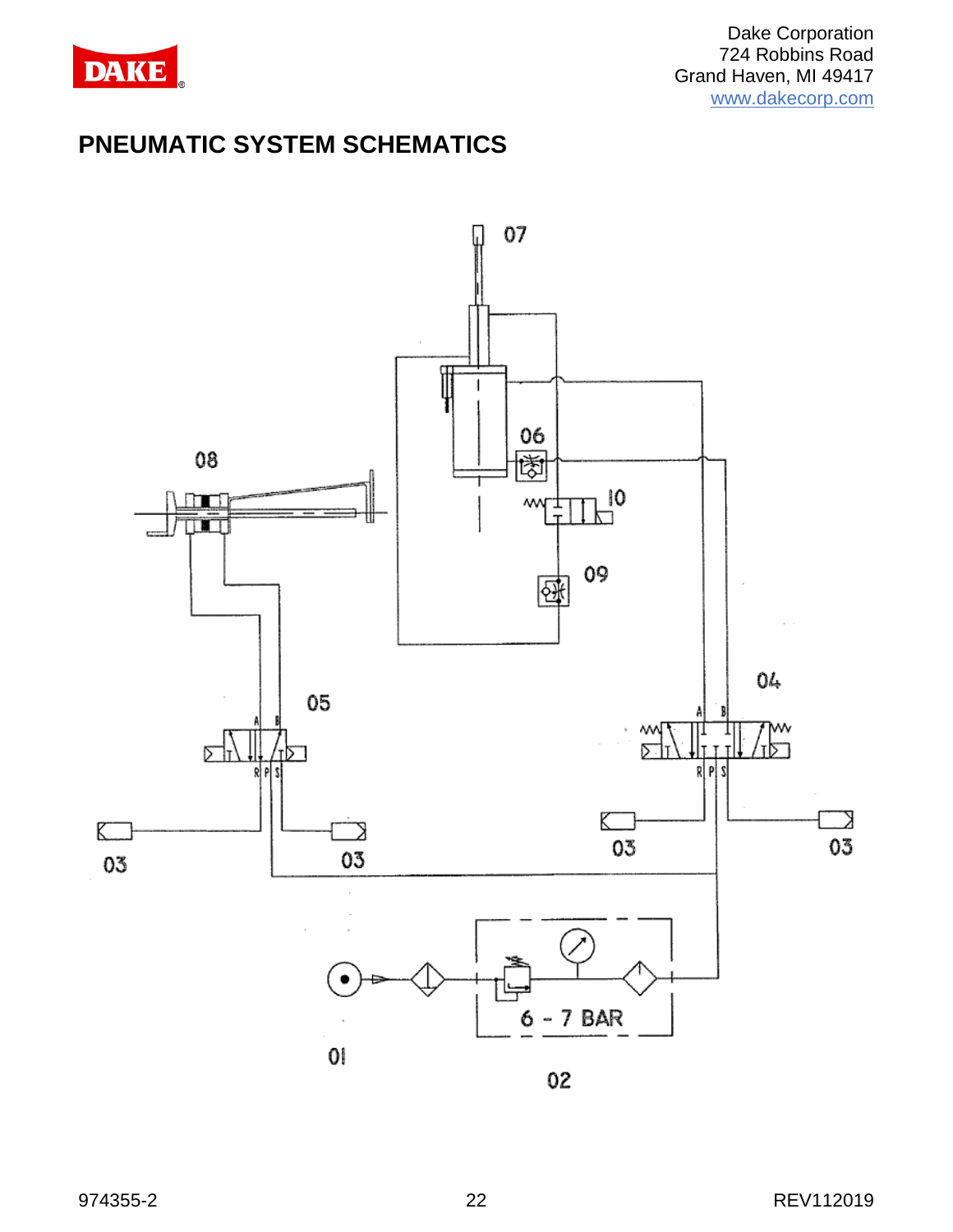

### **EXPLODED VIEWS & PARTS LISTS**

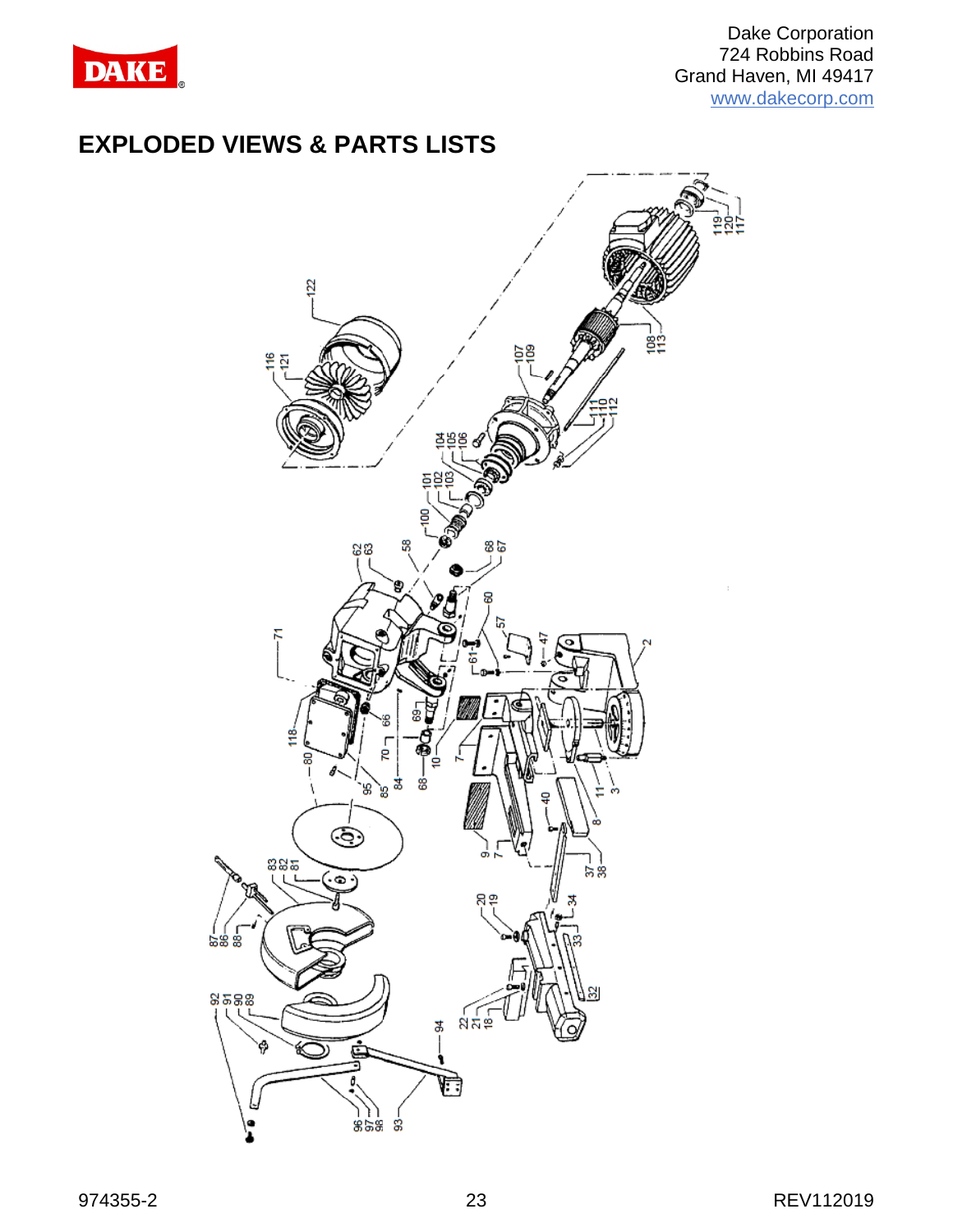

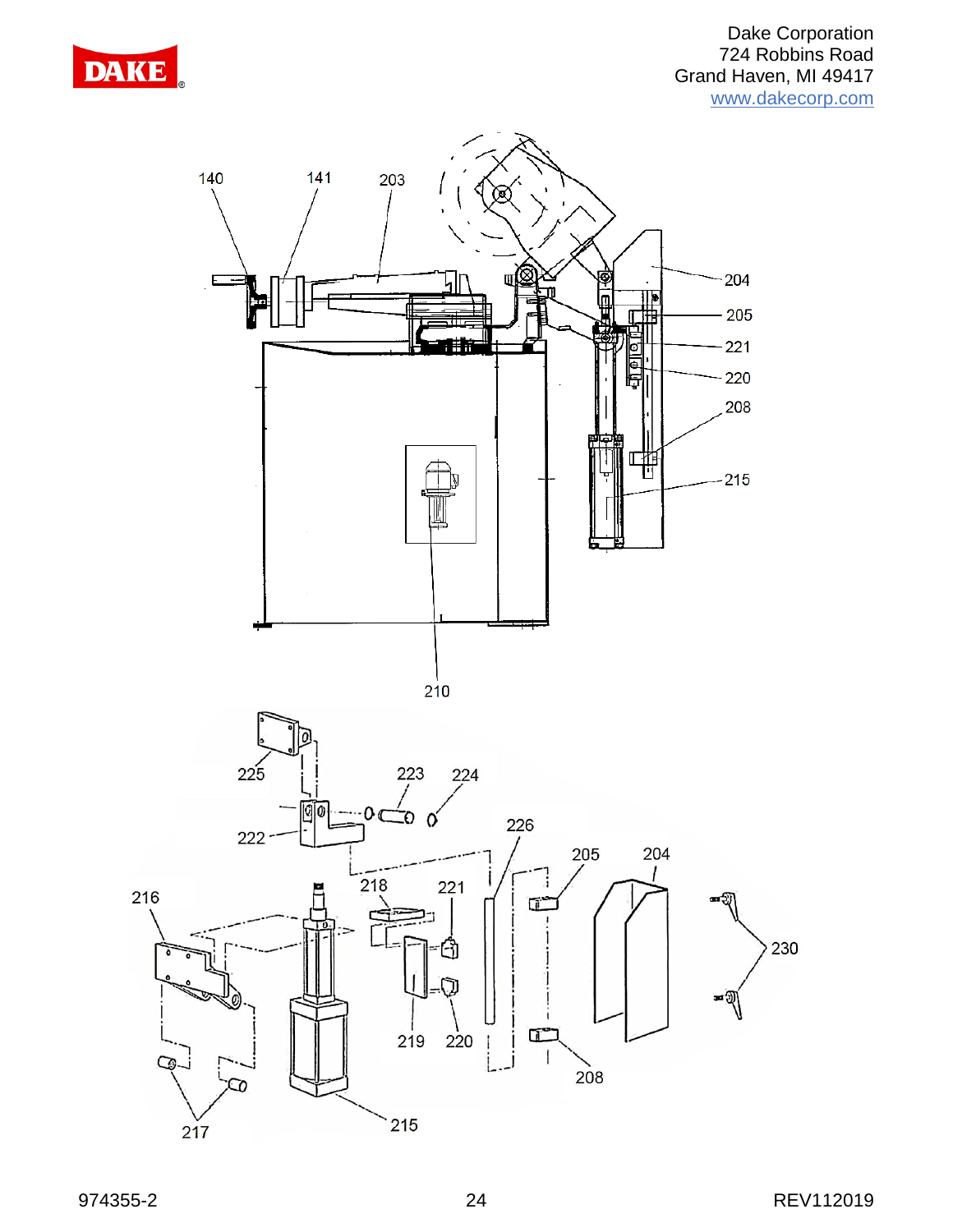



### **KEY**

- Main Switch
- Start Push-button
- Potentiometer
- Cutting Head Up/Down Selector
- Cycle Start Selector
- Emergency Push-button
- Stop Push-button
- Transformer
- Auxiliary Contact
- Remote Control Switch
- Auxiliary Relay
- Fuse Cartridges
- Head Descent Speed Adjustment



Inverter - controls blade speed

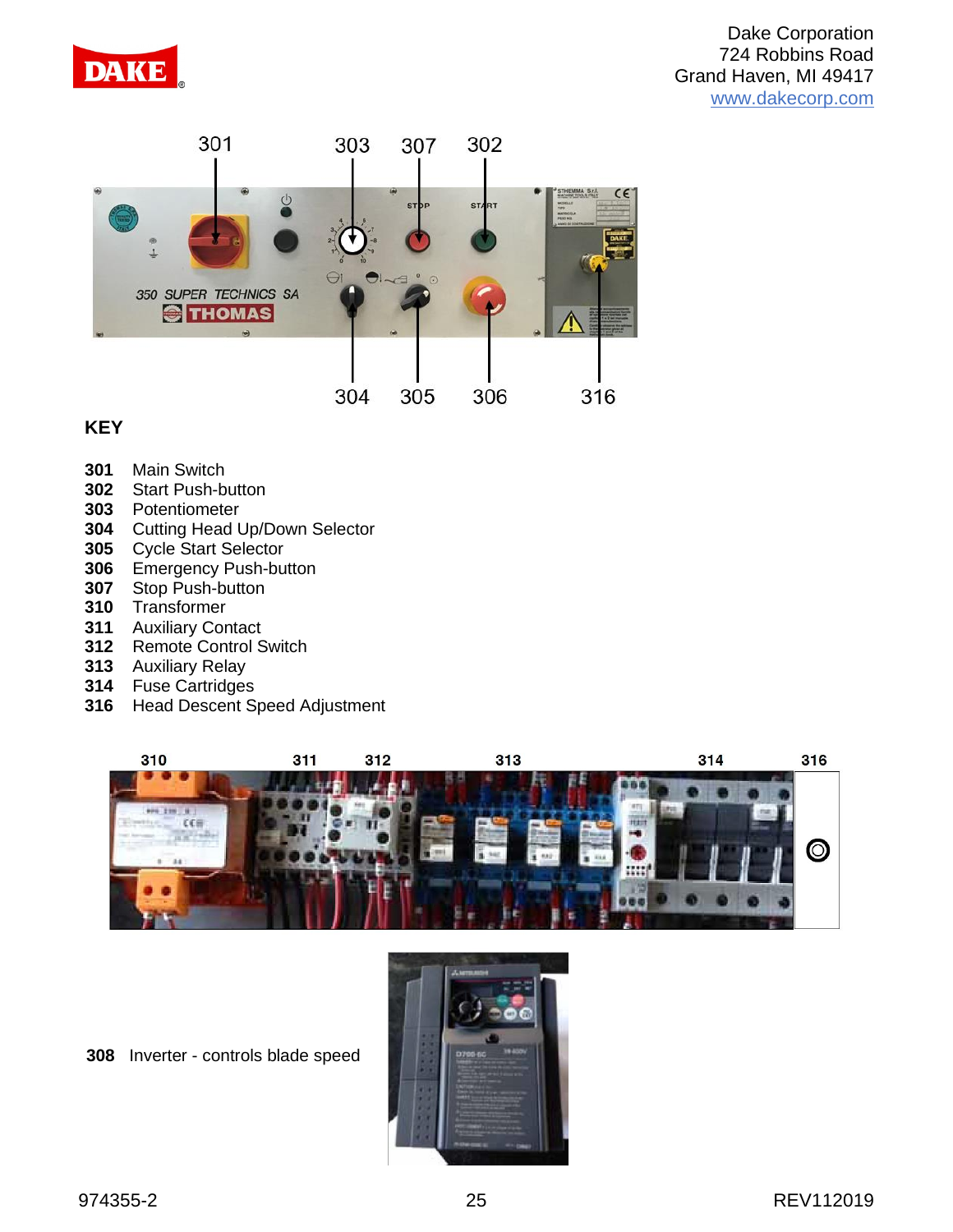

| <b>Item</b>    | <b>Part Name</b>                                        | <b>Part Number</b> |
|----------------|---------------------------------------------------------|--------------------|
| $1*$           | <b>Machine Bed</b>                                      | AGB81040           |
| $\overline{2}$ | <b>Revolving Arm</b>                                    | AGB90025           |
| 3              | Revolving Arm Locking Pin                               | AFB90029           |
| $4^*$          | <b>Revolving Arm Locking Bushing</b><br>(Not Shown)     | AFB90029           |
| $5^*$          | <b>Revolving Arm Locking Lever</b><br>(Not Shown)       | AGB80027           |
| $6*$           | Screw (M10)                                             | 81110110           |
| $\overline{7}$ | Countervise                                             | AGB90040           |
| 8              | <b>Mobile Countervise</b>                               | AGB90041           |
| 9              | <b>Countervise Jaws</b>                                 | AFB90042           |
| 10             | <b>Burr-free Jaws</b>                                   | AFB90043           |
| 11             | <b>Countervise Rotating Locking Pin</b>                 | AFB90044           |
| $12*$          | <b>Roller Arm</b>                                       | AFB91100           |
| $13*$          | Roller                                                  | 49001001           |
| $14*$          | Nut (M12)                                               | 81600012           |
| $15*$          | Screw (M12)                                             | 81100195           |
| 18             | Vise Jaws                                               | AFB90056           |
| 19             | Vise Jaw Washer                                         | AFB8B037           |
| 20             | Screw (M12)                                             | 81110133           |
| 21             | Washer (8.5mm ID x 21mm OD)                             | 82100000           |
| 22             | Screw (M12)                                             | 81110133           |
| $23*$          | Dowel (M8 X 30)                                         | 81132081           |
| $24*$          | Lever Bushing                                           | AFB80032           |
| $25*$          | <b>Quick Lock Vise Lever</b>                            | AGB80031           |
| $26*$          | Thrust Bearing (AX 3047) &<br>Counter-bearing (CP 3047) | 84500001           |
| $27*$          | <b>Quick Lock Vise Lever Washer</b>                     | AFB80033           |
| $29*$          | Elastic Pin (Ø6)                                        | 82504217           |
| $30*$          | Washer (8.5mm ID x 21mm OD)<br>(Not Shown)              | 82100000           |
| $31*$          | Screw (M8)                                              | 80521              |
| 32             | Vise Gib                                                | AFB80036           |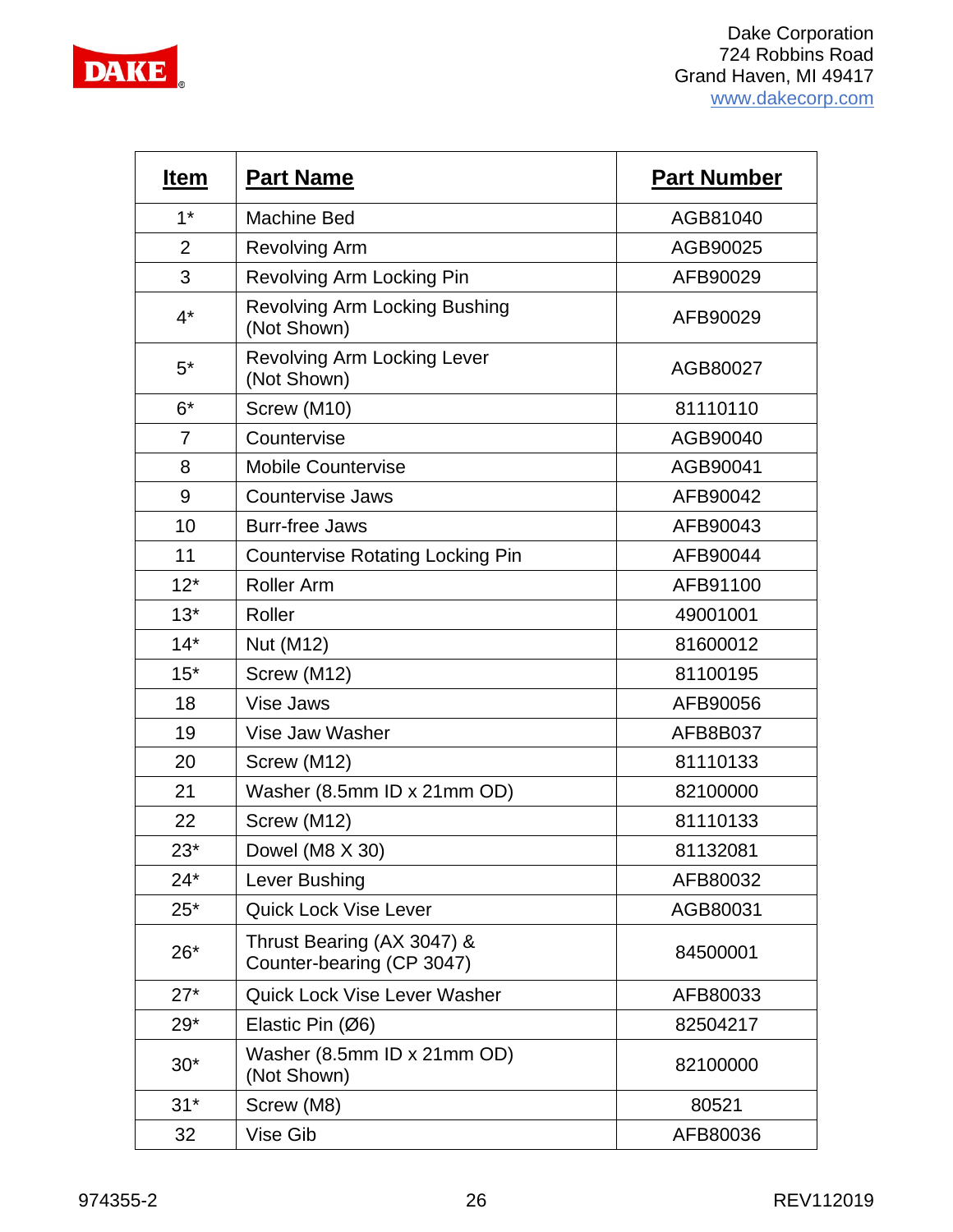

| <u>Item</u> | <b>Part Name</b>                  | <b>Part Number</b> |
|-------------|-----------------------------------|--------------------|
| 33          | Dowel (M8 X 30)                   | 81132081           |
| 34          | Hex Nut (M8)                      | 81600008           |
| $35*$       | <b>Vise Thread</b>                | AFB80034           |
| $36*$       | <b>Quick Lock Vise Spring</b>     | AFB80035           |
| 37          | <b>Burr-free Transverse Plate</b> | AFB90058           |
| 38          | <b>Burr-free Plate</b>            | AFB90059           |
|             | <b>Burr-free Plate</b>            | 110B0038           |
| 40          | Socket Cap Screw (M8-1.25 x 20mm) | 80521              |
| $41*$       | <b>Tank Cover Filter</b>          | AFB80044           |
| $42*$       | Screw (M6)                        | 80521              |
| $43*$       | Bar Stop Rod                      | AFB80024           |
| 44*         | Ruler                             | AHB80026           |
| $45*$       | Screw (M2)                        |                    |
| 46*         | <b>Bar Stop</b>                   | AG260030           |
| 47          | Oiler $(Ø8)$                      | 82901005           |
| 48*         | Dowel (M8 x 30)                   | 81132081           |
| 49*         | <b>Tank Cover Gasket</b>          | ANB80042           |
| $50*$       | Ring (Seeger Ø421)                | 82610000           |
| $51*$       | <b>Tank Cover Filter</b>          | AFB80043           |
| $52*$       | <b>Tank Cover Wire Gauze</b>      | AFB8B043           |
| $53*$       | <b>Tank Cover</b>                 | ANB80041           |
| $54*$       | Washer (8.5mm ID x 21mm OD)       | 82100000           |
| $55*$       | Coolant Flow Control Valve (1/4") | 88600000           |
| $56*$       | <b>Coolant Tube</b>               | 69102002           |
| 57          | <b>Extra Shield</b>               | AFB90091           |
| 60          | Hex Nut (M12)                     | 81600012           |
| 61          | Screw (M12)                       | 81100195           |
| 62          | Head                              | AGB90001           |
| 63          | Oil Plug (M15 x 1.5)              | 88302002           |
| 64*         | Ring Nut (GUK M25 x 1.5)          | 81700025           |
| $65*$       | <b>Spring Thrusting Washer</b>    | AFB90018           |
| 66          | Oil Plug (M15 x 1.5)              | 88302002           |
| 67          | <b>Cylindrical Hinge Pin</b>      | AFB90027           |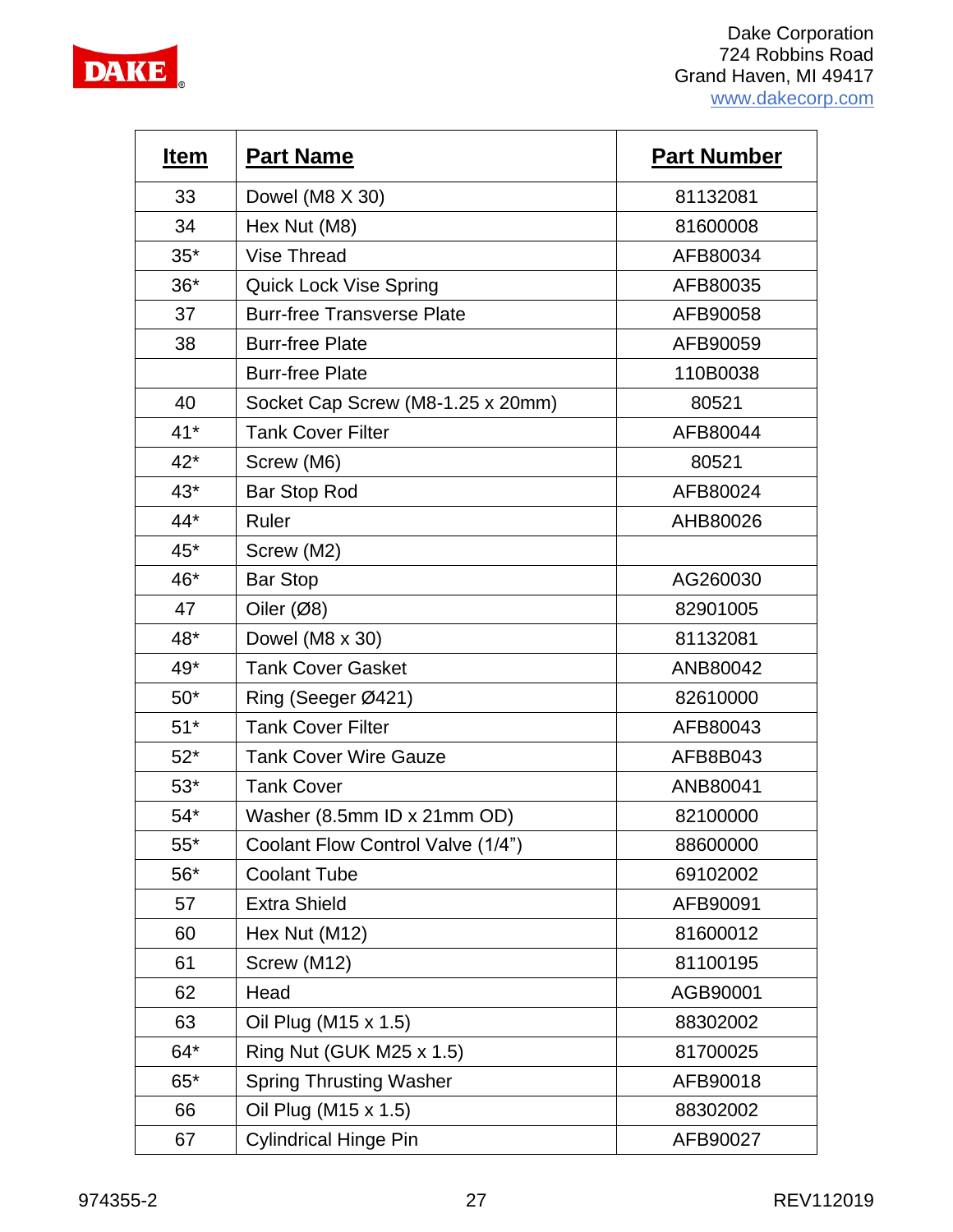

| <u>Item</u> | <b>Part Name</b>               | <b>Part Number</b> |
|-------------|--------------------------------|--------------------|
| 68          | Ring Nut (GUK M25 x 1.5)       | 81700025           |
| 69          | <b>Eccentric Hinge Pin</b>     | AFB90026           |
| 70          | <b>Eccentric Bushing</b>       | AFB90028           |
| 71          | <b>Bearing (6202)</b>          | 84101031           |
| $72*$       | Hex Nut (M20)                  | 81600020           |
| $73*$       | <b>Head Lever</b>              | 120C0004           |
| $74*$       | <b>Head Lever Handgrip</b>     | 44600001           |
| $75*$       | <b>Bushing</b>                 | AFB90012           |
| 76*         | <b>Bearing (32008X)</b>        | 84320032           |
| $77*$       | Ring (DPSM 50728)              | 86000000           |
| 78*         | Cylindric Pin (Ø5 x 12)        | 82507038           |
| 79          | <b>Blade Shaft</b>             | AFB90010           |
| 80          | <b>Blade</b>                   |                    |
| 81          | <b>Blade Shaft Flange</b>      | AF710163           |
| 82          | Screw (M12 x 35 left threaded) | S1110136           |
| 83          | <b>Fixed Blade Guard</b>       | AGB90085           |
| 84          | Dowel (M8 x 30)                | 81132081           |
| 85          | <b>Front Head Cover</b>        | AGB90002           |
| 86          | <b>Coolant Distributor</b>     | AFB80055           |
| 87          | <b>Coolant Tube</b>            | 69102002           |
| 88          | Dowel (M8 X 30)                | 81132081           |
| 89          | <b>Mobile Blade Guard</b>      | 160C0063           |
| 90          | Ring (Seeger Ø60)              | 82600000           |
| 91          | Pin                            | AF190092           |
| 92          | Screw (M6 x 12mm)              | 80625              |
| 93          | <b>Tie Rod Support</b>         | AFB90087           |
| 94          | Screw (M6 x 12mm)              | 80625              |
| 95          | Screw (M6 x 12mm)              | 80625              |
| 96          | <b>Tie Rod</b>                 | AFB90088           |
| 97          | Ring (Seeger $\varnothing$ 10) | 82600000           |
| 98          | Tie Rod Support Pin            | AF19B090           |
| 99*         | Ring (OR 4205)                 | 86002004           |
| 100         | Ring Nut (GUK M20 x 1)         | 81700020           |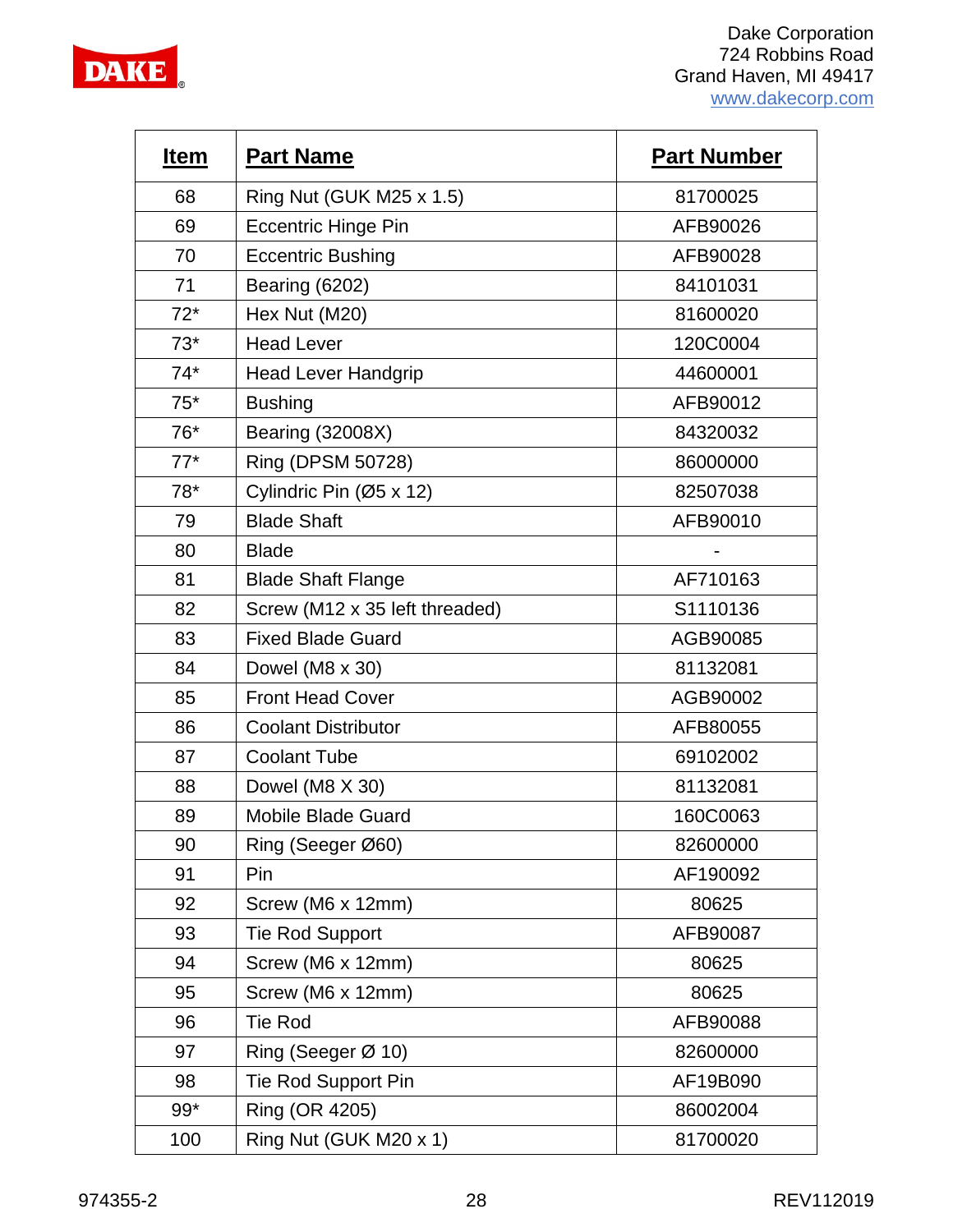

| <u>Item</u> | <b>Part Name</b>                    | <b>Part Number</b> |
|-------------|-------------------------------------|--------------------|
| 101         | <b>Worm Screw</b>                   | AFB90015           |
| 102         | <b>Worm Screw Spacer</b>            | AFB90017           |
| 103         | Ring (Seeger Ø 621)                 | 82610000           |
| 104         | <b>Bearing (3305)</b>               | 84301010           |
| 105         | Ring (SM 32527)                     | 301959             |
| 106         | Rings (OR 4312)                     | 302920             |
| 107         | <b>Front Motor Flange</b>           | ABG90004           |
| 108         | Motor Shaft (Rotor)                 | AFB90008           |
| 109         | Key (5 x 6 x 35mm)                  | 82502025           |
| 110         | Washer (in motor assembly)          |                    |
| 111         | Stud Bolt (in motor assembly        |                    |
| 112         | Nut (in motor assembly)             |                    |
| 113         | Motor (Frequency Driven)            | 303318             |
| 113         | Motor (2 Speed, 3-Phase, old model) | 74320125           |
| 113         | Motor (3 Speed, 3-Phase, old model) | 74320130           |
| 116         | Motor Rear Flange                   | ABG90005           |
| 117         | Ring (Seeger Ø25)                   | 82600000           |
| 118         | <b>Head Cover Gasket</b>            | ANB90003           |
| 119         | Nilos Ring (4205 AV)                | 86005005           |
| 120         | <b>Bearing (4205)</b>               | 84130010           |
| 121         | Motor Fan                           | 73410007           |
| 122         | <b>Fan Cover</b>                    | AHB90006           |
| $123*$      | Bearing (609)                       | 84101016           |
| $129*$      | Washer (8.5mm ID x 21mm OD)         | 82100000           |
| 130*        | Screw (TE M6)                       |                    |
| $131*$      | <b>Clutch Cone</b>                  | AFB90014           |
| $132*$      | <b>Worm Gear</b>                    | ABB90016           |
| $133*$      | <b>Clearance Adjustment Ring</b>    | AFB90013           |
| $134*$      | Ring Nut (KM8 M40 x 1.5)            | 81702040           |
| $135*$      | Safety Washer (MB8)                 | 81703040           |
| 136*        | <b>Belleville Washer</b>            | 82505101           |
| $137*$      | <b>Blade Shaft Flange Pin</b>       | AFB8B007           |
| 140         | Vise Handwheel                      | 47100000R          |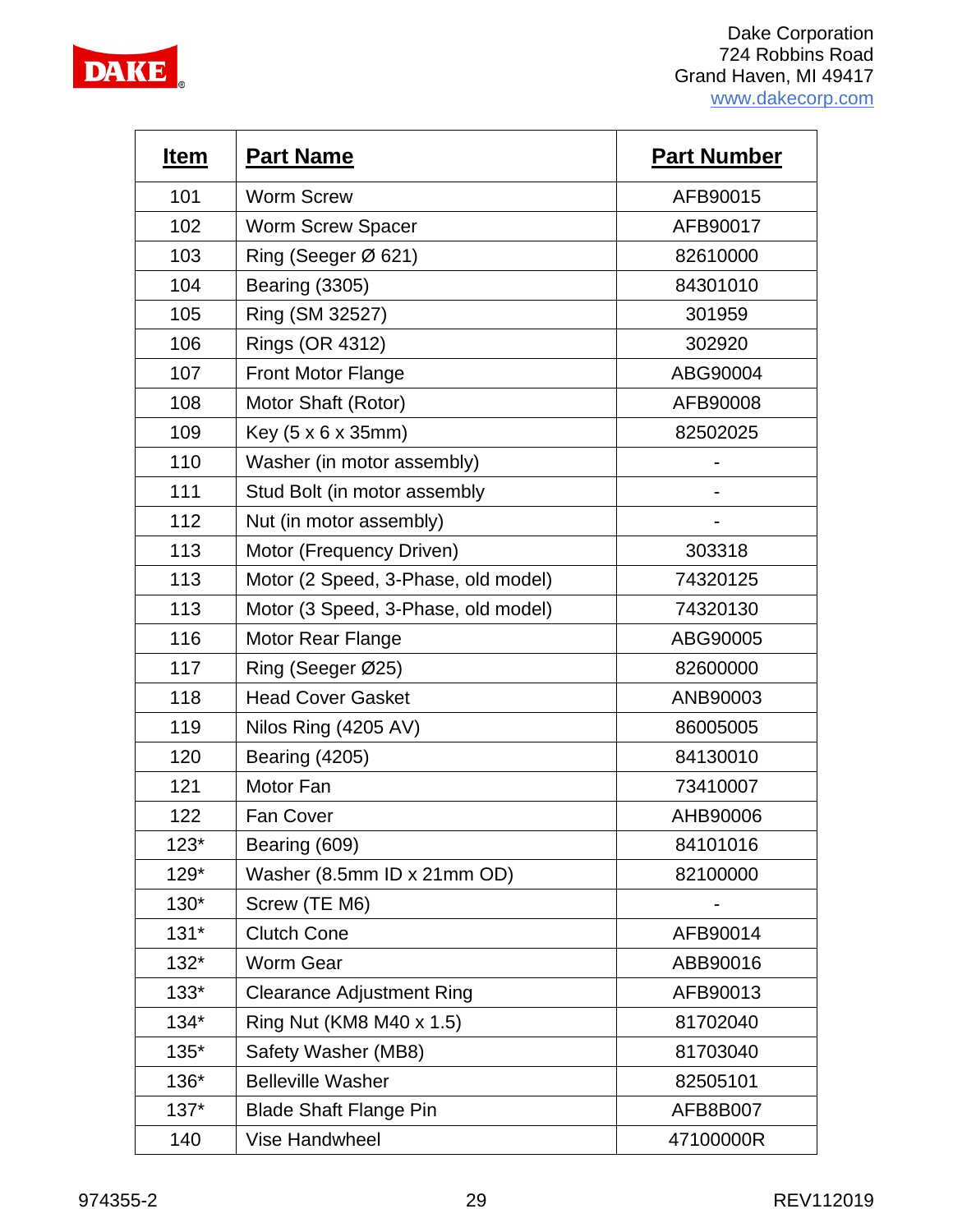

| <b>Item</b> | <b>Part Name</b>                     | <b>Part Number</b> |
|-------------|--------------------------------------|--------------------|
| 141         | <b>Pneumatic Vise Cylinder</b>       | 78200096           |
|             | Vise Cylinder Repair Kit             | 86045005           |
| 203         | <b>Vise Casting</b>                  | 303092             |
| 204         | <b>Cylinder Guard</b>                |                    |
| 205         | <b>Upper Adjustable Stock</b>        | 110H0016           |
| 208         | Lower Adjustable Stop                | 110H0016           |
| 210         | <b>Coolant Pump</b>                  | 302666             |
| 215         | <b>Cutting Head Cylinder</b>         | 200H0006           |
|             | <b>Head Cylinder Repair Kit</b>      | 302725             |
|             | Oil Cylinder Pump                    | 302824             |
|             | Oil Pump Nozzle                      | 302494             |
| 216         | <b>Head Cylinder Bracket</b>         |                    |
| 217         | <b>Bushings</b>                      |                    |
| 218         | Plate                                |                    |
| 219         | <b>Plate for Microswitch</b>         |                    |
| 220         | Microswitch                          | 72212000           |
| 221         | Microswitch                          | 72212000           |
| 222         | <b>Cylinder Mounting Fork</b>        | 110H0013           |
| 223         | Fork Pin                             |                    |
| 224         | Ring (Seeger Ø20)                    |                    |
| 225         | <b>Fork Attachment</b>               |                    |
| 226         | <b>Head Guide Rod</b>                | 060H0001           |
| 230         | <b>Handle for Limit Switch</b>       | 300362             |
| 301         | Main Switch                          | 70201011           |
| 302         | <b>Start Push-button</b>             | 70101000           |
| 303         | Potentiometer (2-speed, old model)   | 70221013           |
| 303         | Potentiometer (3-Speed, old model)   | 70201018           |
| 303         | Potentiometer (current model)        | 303650             |
| 304         | <b>Cutting Head Up/Down Selector</b> | 71100000           |
| 305         | <b>Cycle Start Selector</b>          | 716812             |
| 306         | <b>Emergency Push-button</b>         | 716538             |
| 307         | Stop Push-button                     | 716539             |
| 308*        | <b>Start Cycle Foot Control</b>      | 73903000           |